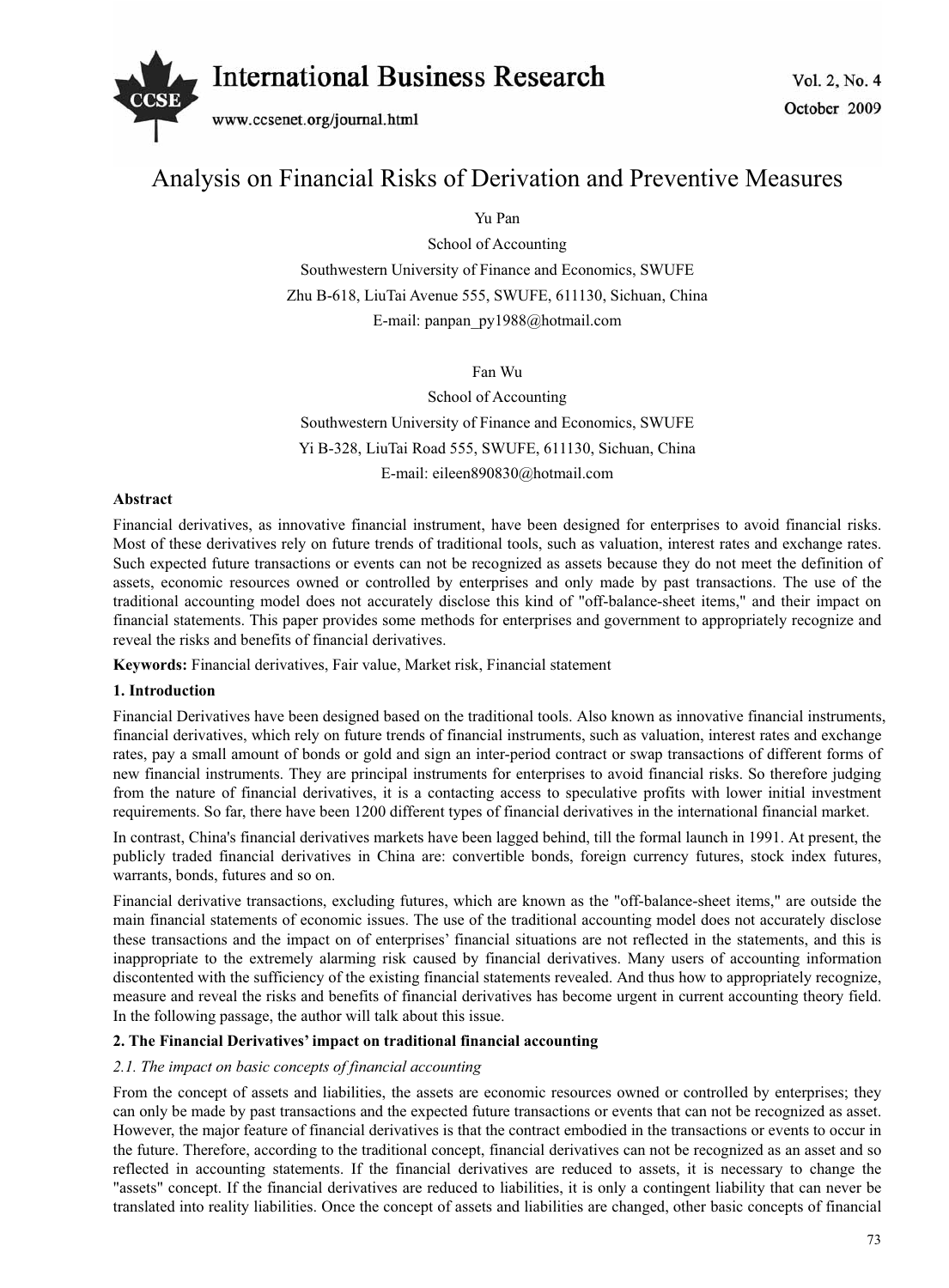accounting will also need a series of corresponding changes.

#### *2.2. The impact on recognized accounting standards*

Traditional recognized accounting standards are accrual basis and request that income be realized. Both accrual basis and cash basis identified are occurred transactions or events rather than occurring transactions. But financial derivatives transactions indicate a number of financial changes in the future. The sign of forward contracts, a common financial instrument, indicates a certain priced-transaction between financial assets buyer, seller and a series of changes in collection and payment between a certain amount of currency and interest rate during swaps. Such transactions or events, not recognized or reflected in the financial statements, are unpredicted risk faced by user of accounting information. The imperceptibility of off-balance-sheet business has a significant risk and that also explains why effective monitor was difficult to conduct in controlling constant financial derivative chaos these days.

#### *2.3. The impact on the disclosure of financial report*

Existing accounting theory is based on realization, matching and conservatism principles, treating the major role of accounting as reflecting corporate occurred profits and request the matching of income and expenses. The fair value of futures contract rate fluctuates with the changes in interest rate while the profit and loss are only related to purchase decision rather than production activities, which makes the achievement of profit no longer the most critical issues. In addition, any change in fair value can not be confirmed in any separate transaction for the period existing between the signing contracts and the final performance. Therefore, the current accounting theory suggests that profits and losses arising from the changes in fair value of interest rate futures contracts are "not achieved", thus should not be confirmed for reliability considerations. The huge amount of risk arising from the frequently fluctuating transaction is not reflected in the balance sheet and will lead to a misleading financial statement, apparently violating the full disclosure principles.

#### **3. Proposed control measures for the financial risks of derivatives**

Through the transactions of financial derivatives, part of traders achieves the purpose of hedge and the other part can get high earnings for undertaking risk. Such transactions contribute to economic development and we should not deny the positive role of derivatives. In order to limit the financial risks of derivatives transactions to a certain level, from a macro perspective, the government should establish a sound law and regulation system, carry out seriously and make the best use of such situation; also from a micro perspective, the monitors should strengthen management, make full use of advantage, avoid disadvantage and set models.

#### *3.1 Government should limit the degree of an open financial derivatives market.*

The creation of financial instruments has given birth to an unprecedented, prosperous and blooming financial market, changed the traditional areas of business and trading rules of banking system. Derivatives trading business tends to replace the traditional deposit and lending business and becomes the dominant business in commercial banks, investment banks, trust and investment company. Financial enterprises, especially those multinational financial giants rich in operating experience will compel the government to open the market and facilitate it as a perfect profit machine. So the crucial point is whether the government could determine the degree of open market according to its control ability of derivatives and the actual economic condition and create a rational fair market by strengthening internal risk control and clear the responsibility of each trading body. China's financial derivatives have been strictly controlled and the variety and scale of financial instruments are extremely limited until the issue of "Interim Measures for the Administration of financial derivatives transactions" in 2005. All above this show that China's financial derivatives market is still in the initial stage, in terms of the regulatory standards, risk awareness among investors, business level and self-regulatory mechanism. Our country should gradually open the financial derivatives market in accordance with the specific circumstances and the management standards.

#### *3.2. Corporate should divide the confirmation time of financial derivatives into initial stage, follow-up and termination.*

Initial recognition is the first confirmation of any item. Generally speaking, initial recognition should be made when a specific and criteria-met transaction occur. Unlike most items, confirmed once, financial derivatives need to be recognized again in follow-up and termination stage because they are on behalf of each forward contact holder's rights and obligations and the period between the signing and the final performance cannot be eliminated. International Accounting Standards No. 39 (IAS39) set the initial confirmation standard as, "Only when enterprises have been one party of a derivative contract, they should confirm it as a financial assets or liabilities in its balance sheet". American Financial Accounting Standard Board (FASB) also points out," the recognition should record not only the occurrence of relevant items but also their consequences after eliminated from financial report." If an item occurs after the initial recognition, the value changes most, for example, the fair value of financial derivatives. Termination and confirmation set the purpose of a contract's final result. IAS39 sets out the termination standards for financial assets and liabilities. To the termination of financial assets, whether it changed into "out of control" is the key issue. To the termination of financial liabilities, only when the liability (or part of liability) abolishes (the discharged, canceled or expiration of obligation), the enterprise should recognize it as financial liability and remove it from the balance sheet.